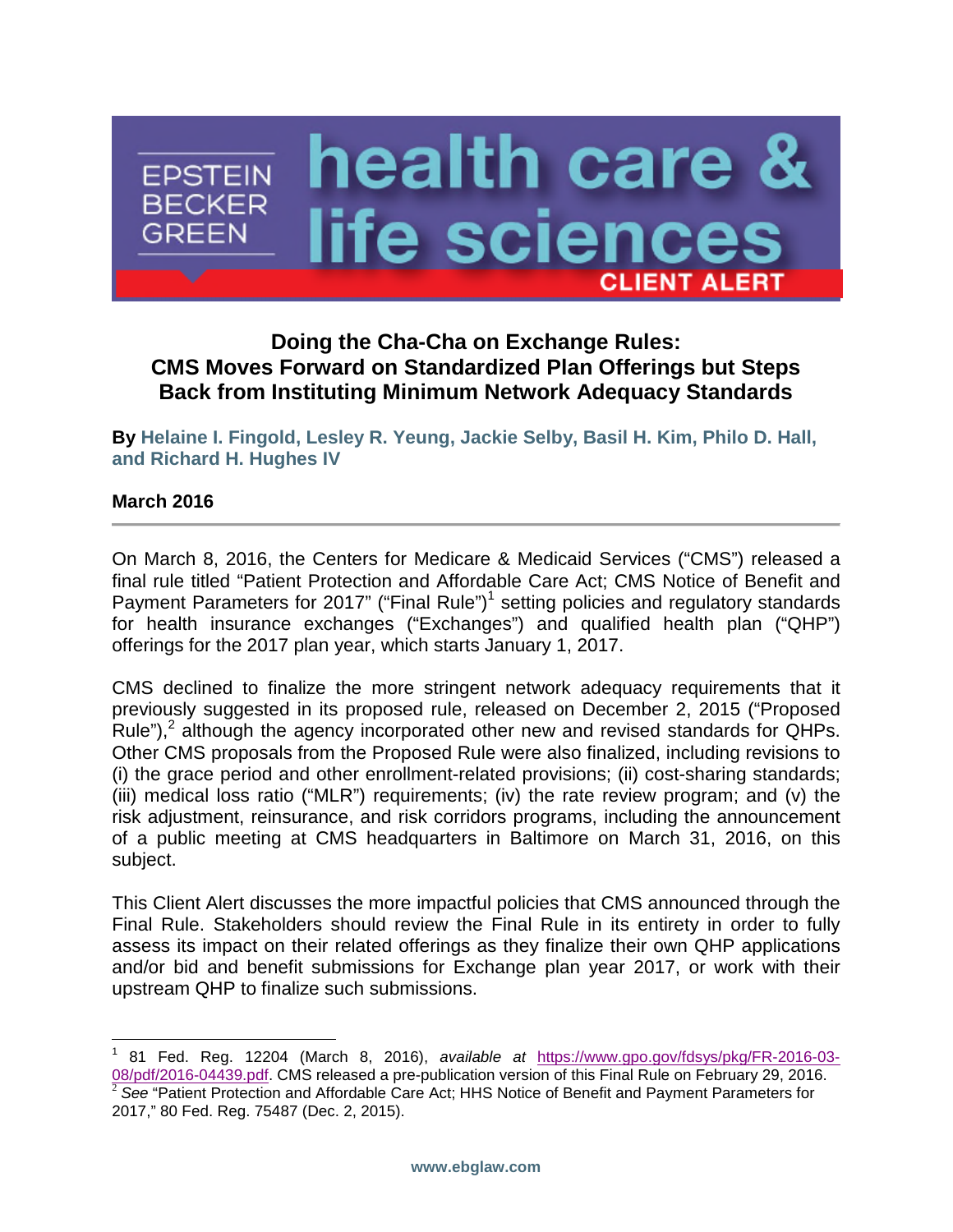### **The State-Based Exchange on the Federal Platform ("SBE-FP")**

CMS is finalizing its proposal to establish the new Exchange model known as the "statebased Exchange on the federal platform" ("SBE-FP") in order to accommodate current states that are employing this approach and in anticipation of additional state transitions. SBE-FPs are state-based Exchanges that use the federal Exchange online platform to perform certain Exchange-related tasks, such as eligibility and enrollment functions, maintenance of IT infrastructure, and certain consumer call center and casework processes. Four states—Hawaii, Nevada, New Mexico, and Oregon currently use this new model.

SBE-FPs remain responsible at the state level for plan management and consumer support functions. "Plan management" includes certifying QHPs and overseeing QHPs and issuers to ensure that QHP obligations in the following areas are no less strict in a SBE-FP than they are under a federally facilitated Exchange ("FFE"): available up-todate, complete formulary; network adequacy; essential community providers; meaningful differences; maintenance of records; compliance reviews; and change of ownership.

A state decision to implement a SBE-FP would be carried out through the Exchange Blueprint approval process, with submission of a new or updated Exchange Blueprint at least three months before the annual open enrollment period. At the end of the Blueprint process, a state and the Department of Health and Human Services ("HHS") will enter into a federal platform agreement. CMS intends to release the template agreement and additional guidance on the Blueprint process later this year.

#### **Market Standards for QHPs Offered Through a SBE-FP**

With its introduction of the SBE-FP model, CMS is finalizing its proposal that QHPs offered under the model will be subject to the same eligibility and enrollment standards as those offered on the FFE. If an SBE-FP does not substantially enforce these standards, HHS reserves its ability to step in and do so. In response to commenter concerns about state customization abilities, CMS confirmed that the FFE standards would apply only to the SBE-FP market in which the state elects to participate (e.g., only the Small Business Health Options Program ("SHOP") or individual market, or both).

#### **FFE and SBE-FP User Fee**

Like states deferring entirely to an FFE, CMS will collect a user fee from issuers on the SBE-FP in order to cover the cost of the federal services provided. For 2017, fee rates will be 3.0 percent of the monthly premium charged by the issuer for each policy in the FFE. CMS has requested a waiver from the Office of Management and Budget for the SBE-FP model to reduce the user fee to 1.5 percent on a transitional basis. Although states may select from a menu of specific services under the SBE-FP model, CMS does not anticipate unbundling the user fee at this time.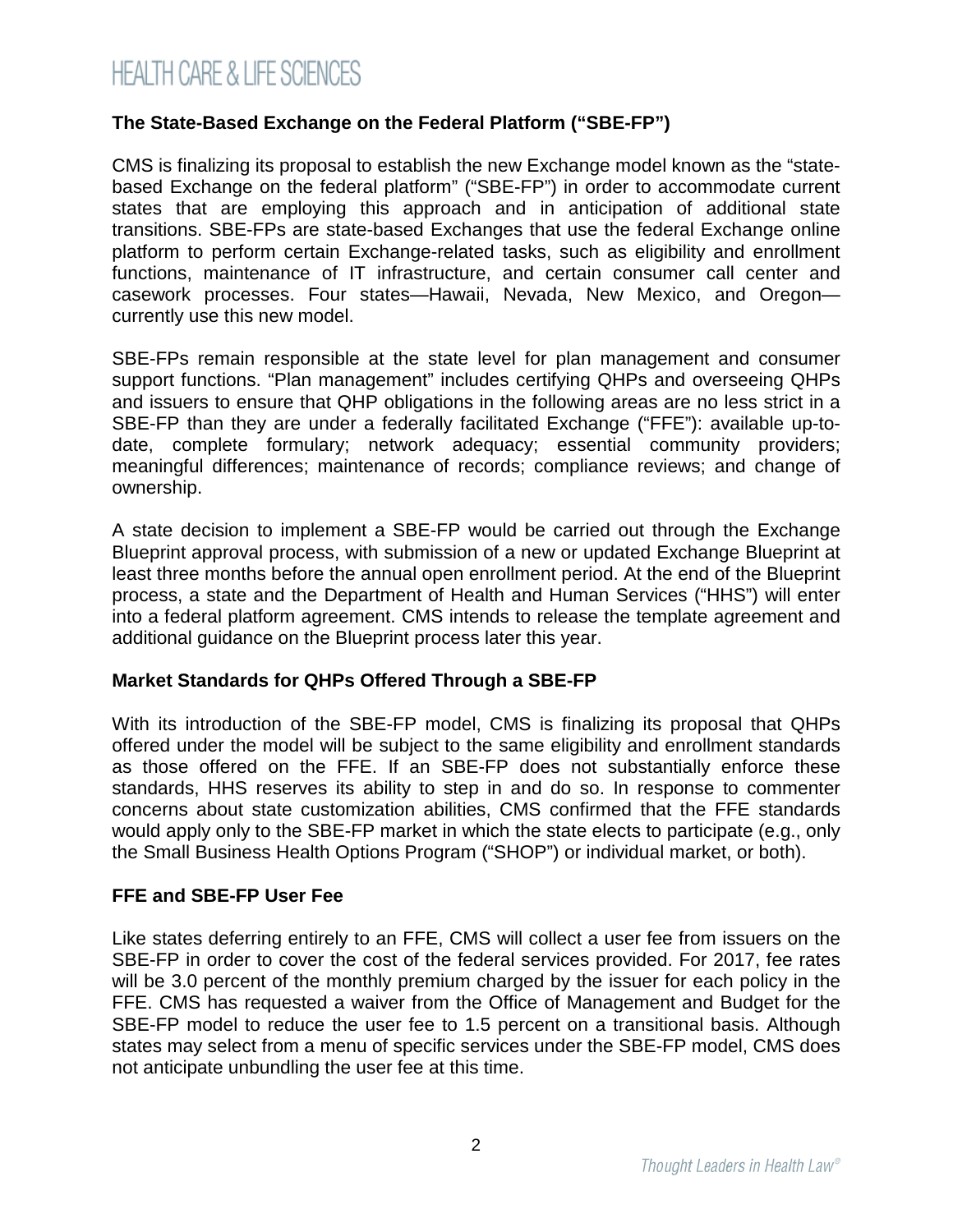### **Standardized Plan Options**

In order to simplify the consumer plan selection process, CMS is finalizing the six standardized plan options set forth in the Proposed Rule that issuers may choose to offer in the individual market Exchanges for plan year 2017. CMS defines a "standardized option" as a QHP with a cost-sharing structure specified by CMS. Each standardized option consists of a fixed deductible, fixed annual limitation on cost sharing, and fixed copayment or coinsurance for a key set of essential health benefits ("EHBs") that comprise a large percentage of the total allowable costs for an average enrollee (i.e., the EHB assessed through the actuarial value calculator plus urgent care).

The six plan options include a bronze plan, a standard silver plan, a gold plan, and three silver plan options at the 73 percent, 87 percent, and 94 percent actuarial levels that correlate to the three cost-sharing reduction plan levels ("silver plan variations"). The general features of the standardized options include:

- four drug formulary tiers (generic, preferred brand, non-preferred brand, and specialty drug tiers), with the option for issuers to offer additional lower-cost tiers, if desired;
- no more than one in-network provider tier;
- certain deductible-exempt services, such as primary care, specialist visits (at the silver and gold plan levels), and generic drugs;
- preference for copayments over coinsurance; and
- standard deductibles of \$6,650 for the bronze plan; \$3,500 for the standard silver plan; \$1,250 for the gold plan; and a range of \$250 to \$3,000 for the silver plan variations.

An issuer may offer a standardized option at one or more levels of coverage, although, if it chooses to offer the standard silver plan, it also must offer the three associated silver plan variations. An issuer may offer more than one plan for each standardized option within a service area, subject to "meaningful difference standards" (discussed below). Issuers may continue to offer an unlimited number of non-standardized plans, with CMS stating that it will not limit the total number of QHPs that may be sold through an Exchange in a rating area or county, aside from any limitations under the meaningful difference standards and other applicable QHP certification requirements.

In the Final Rule, CMS revised and clarified a number of elements of the standardized plan options that were set forth in the Proposed Rule. For the bronze plan, CMS revised the coinsurance rates for the top three drug tiers and made a technical correction to the actuarial value calculation. The preferred brand drug tier now has a 35 percent coinsurance, the non-preferred brand drug tier now has a 40 percent coinsurance, and the specialty drug tier now has a 45 percent coinsurance (instead of a 50 percent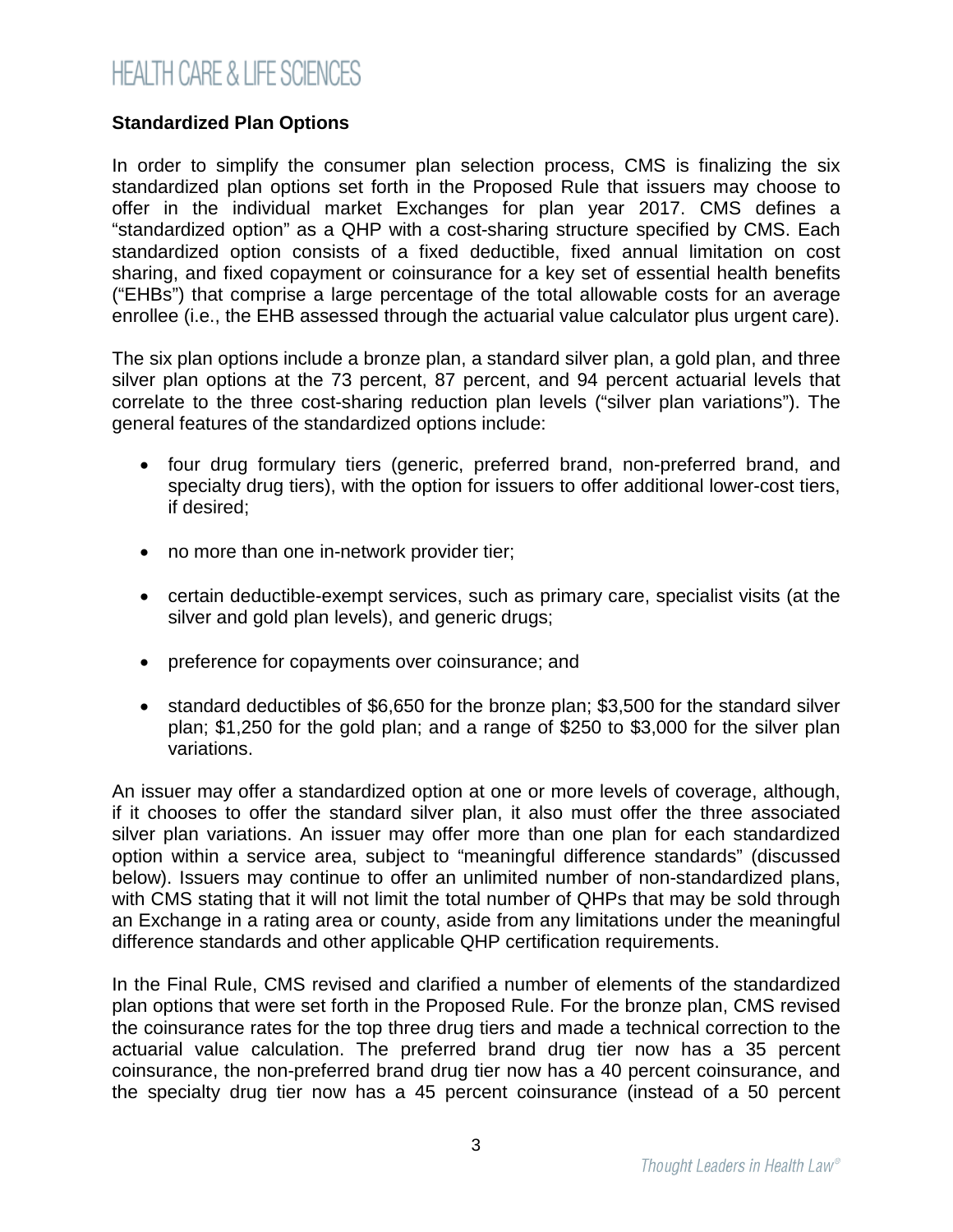coinsurance for all three, as set forth in the Proposed Rule). For the standard silver plan, CMS increased the copayment for generic drugs to \$15 (instead of \$10) and revised the actuarial value calculation. Further, CMS clarified that copayment amounts listed for the drug tiers are for 30-day prescription fills at retail pharmacies, issuers (or their prescription benefit managers) may offer a lower cost-sharing rate for mail-order prescription fills, issuers may create a lower-cost tier for the generic drugs tier for standardized options but may not do so for the three higher drug tiers in the standardized options, and issuers may offer the standardized options as family plans by doubling the maximum annual limitation on cost sharing and doubling the deductible.

With respect to the display of standardized options on the Exchanges, CMS is conducting consumer testing to help evaluate ways to make it easier for consumers to find and identify standardized plans and to distinguish them from non-standardized plans. CMS is not varying the standardized options by state or by region. State-defined standardized plans that are different from CMS's standardized options will not be displayed in the same manner as the standardized options on the federal platform, even if the only differences are to comply with state laws. Similarly, CMS will not display standardized options designed by the Office of Personnel Management that are applicable only to multistate plan issuers in a differential manner. QHP issuers or webbrokers will not be required to adhere to differential display requirements of standardized options when using a non-Exchange website.

### **Meaningful Difference Standards**

CMS is finalizing its proposal to modify the meaningful difference standards currently applicable to QHPs on the federal Exchanges. For instance, CMS is removing health savings account eligibility as an option for meeting the meaningful difference standard since this criterion overlaps with the cost-sharing criterion (i.e., a plan that meets the meaningful difference standard for health savings account eligibility also meets the standard under the cost-sharing criterion). In addition, CMS is removing the "self-only" (i.e., individual coverage) and "non-self-only" (i.e., enrollee group or family coverage) criteria from the meaningful difference standard because the allowance of dependents is the only difference between such plans, and these statuses alone are not indicative of meaningful differences among QHPs. CMS is maintaining the "child-only" and "nonchild-only" statuses, as CMS expects that there would be meaningful differences between such plans.

### **Additional Required Benefits**

Under Section 1311(d)(3)(B) of the Affordable Care Act, states may mandate that QHPs cover additional benefits over and above EHBs. Those benefit mandates enacted after December 31, 2011, that are not directly attributable to federal EHB compliance are not considered EHBs and states must defray enrollee costs associated with these additional benefits. CMS clarified that such additional benefits mandated on or before December 31, 2011, are considered EHBs. For benefits mandated after this date, while a state would not need to defray costs if the additional requirements apply only to non-QHP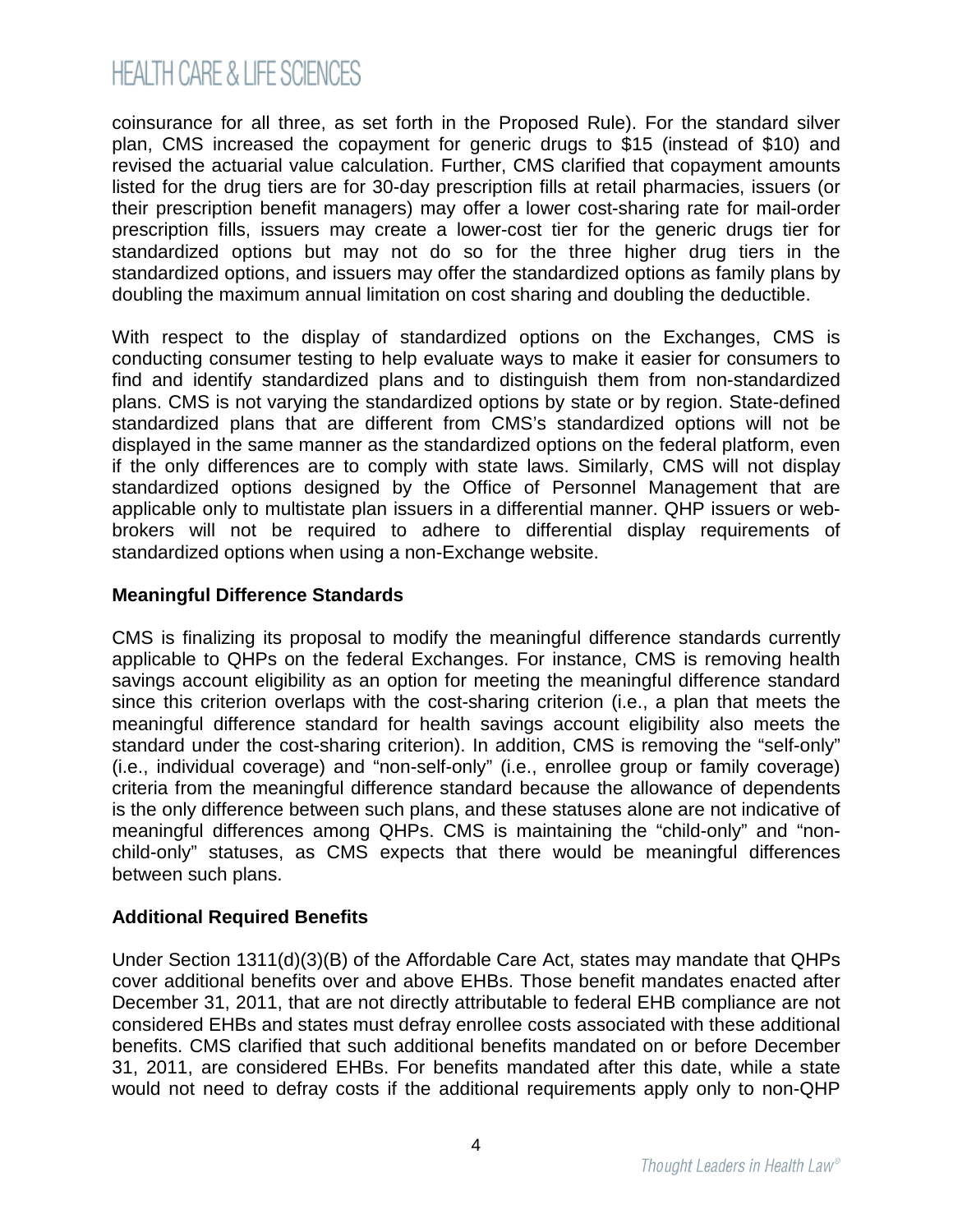markets, CMS cautions states that Title I standards must apply uniformly under Section 1252 of the Affordable Care Act.

#### **Exceptions Process for Non-Formulary Drugs**

CMS is finalizing its proposal to revise EHB prescription drug requirements. CMS requires plans to provide an exceptions process to enable enrollees to request coverage of non-formulary, but clinically appropriate, drugs. However, some states have coverage appeals laws or regulations that are more stringent than, or are in conflict with, the regulatory exceptions process. Through the Final Rule, CMS amends the regulations to provide that an issuer, which complies with its state coverage appeals laws or regulations, is considered to comply with the requirement to offer an exceptions process if its state coverage appeals laws or regulations (i) are more stringent than, or in conflict with, the exceptions process requirements and (ii) provide a process for enrollees to request and access non-formulary drugs. Under this process, plans also must provide for standard internal review, external review, and expedited review processes separate and apart from the existing coverage appeals processes. Excepted drugs assessed under this alternate process are treated as EHBs and must count toward annual cost sharing and a plan's actuarial value.

#### **Network Adequacy**

In the Final Rule, CMS backed away from its proposal to specify new minimum quantitative network adequacy metrics in the FFE market. Current network adequacy rules employ a broad standard requiring simply that "a network [be] sufficient in number and types of providers, including providers that specialize in mental health and substance abuse services, to assure that all services will be accessible without unreasonable delay."<sup>[3](#page-4-0)</sup> Instead of adopting the more stringent proposed standards, CMS provides that it will defer to states and their potential adoption of the standards included in the National Association of Insurance Commissioners' ("NAIC's") Health Benefit Plan NetworkAccess and Adequacy Model Act ("NAIC Network Adequacy Model Act").<sup>4</sup> Noting that the NAIC Network Adequacy Model Act highlights quantitative standards, including minimum numbers of providers as well as limits on travel and wait times, CMS announced its expectation that states will actively implement these provisions and that the agency would be monitoring states' progress in this area.

CMS announced its intention to revisit the network adequacy proposals announced in the Proposed Rule. Meanwhile, CMS will continue to apply its current approach to network adequacy review, which expects networks to ensure reasonable access. CMS further stated that it is taking steps to implement consumer network adequacy ratings for future open enrollment periods that would advise consumers of the breadth of a

<span id="page-4-0"></span> $3$  45 C.F.R. 156.230(a)(2).

<span id="page-4-1"></span><sup>&</sup>lt;sup>4</sup> The NAIC Network Adequacy Model Act is available at http:// www.naic.org/store/free/MDL-74.pdf.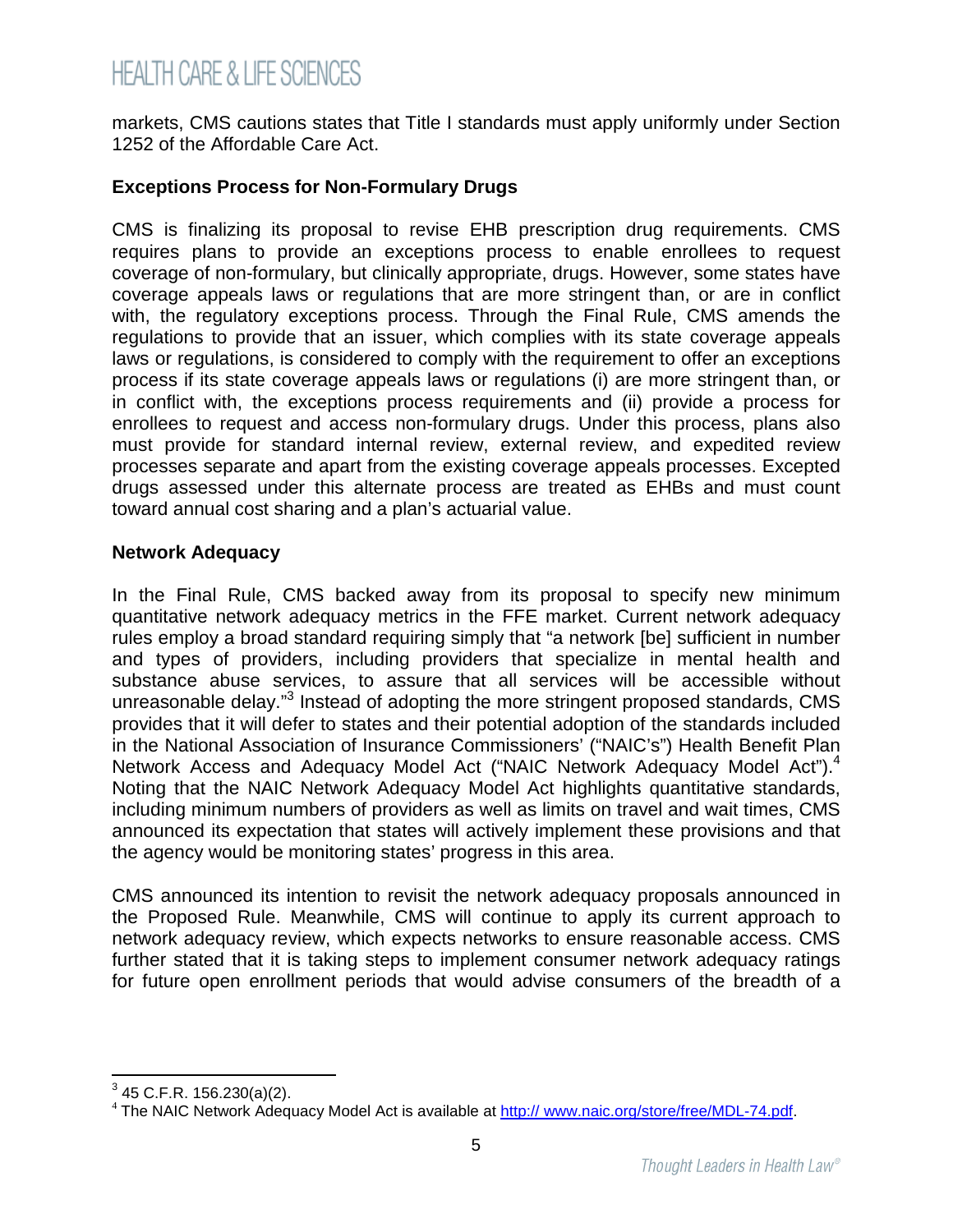plan's network. Additional details on these ratings are contained in the 2017 Letter to lssuers.<sup>[5](#page-5-0)</sup>

Although it declined to adopt quantitative network adequacy standards, CMS is finalizing several specific network adequacy requirements. Issuers in the FFE must provide enrollees with 30 days' notice of termination before their providers' contracts are terminated and must ensure continuity of care where enrollees are under active treatment by a terminated provider. CMS is also finalizing several proposals to curb surprise billing, as discussed below.

### **Third-Party Payment of QHP Premiums**

Regulations at 45 C.F.R. 156.1250 state that an issuer offering individual market QHPs, including stand-alone dental plans ("SADPs"), must accept premium and cost-sharing payments from third-party entities on behalf of plan enrollees; such third-party entities include the Ryan White HIV/AIDS program, Indian tribes, and state and federal government programs. CMS is finalizing its proposal to clarify that the reference to "state and federal government programs" in the Final Rule includes programs of the political subdivisions of the state, namely counties and municipalities, which are referred to as "local governments." Further, if a federal, state, or local government is authorized to administer its premium and cost-sharing assistance through grantees or subgrantees, the payments may not be rejected on the grounds that they came from the grantee or sub-grantee and not directly from the government program.

CMS is also clarifying that while issuers offering individual market QHPs, including SADPs, generally do not collect cost-sharing payments, their downstream entities, or agents of the issuer, are required to accept third-party cost-sharing payments made by the entities listed at Section 156.1250 on behalf of QHP enrollees if the downstream entities or agents routinely accept cost-sharing payments from enrollees. An agent of the QHP issuer with a mail-order pharmacy, including a prescription benefit manager with a mail-order pharmacy, must accept the third-party cost-sharing payments directly from the entities listed at Section 156.1250.

CMS is considering whether to expand the list of entities from which issuers are required to accept payment under Section 156.1250 to include not-for-profit charitable organizations, subject to certain guardrails intended to minimize risk pool impacts, such as limiting assistance to individuals not eligible for other minimum essential coverage and requiring assistance until the end of the calendar year. CMS will address this in future rulemaking.

<span id="page-5-0"></span><sup>&</sup>lt;sup>5</sup> Center for Consumer Information and Insurance Oversight and Centers for Medicare & Medicaid Services, 2017 Letter to Issuers in the Federally-facilitated Marketplaces (Feb. 29, 2016), *available at* https://www.cms.gov/CCIIO/Resources/Regulations-and-Guidance/Downloads/Final-2017-Letter-to-Issuers-2-29-16.pdf.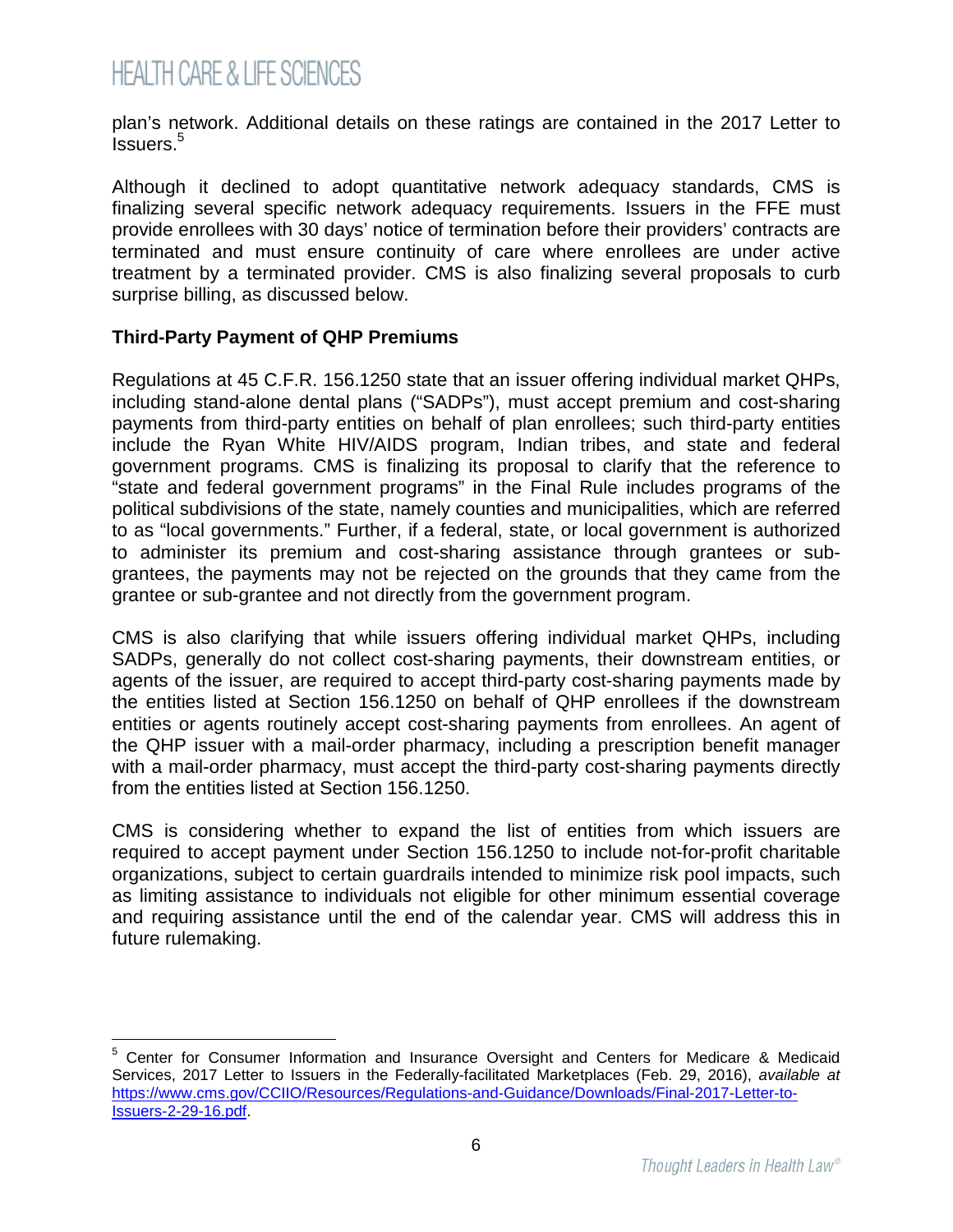### **Patient Safety Standards**

For plan years beginning on or after January 1, 2017, a QHP issuer that contracts with a hospital with greater than 50 beds must verify that the hospital uses a "patient safety evaluation system," as defined in 42 C.F.R. 3.20. Further, the QHP issuer must ensure that each patient receives a comprehensive program for hospital discharge that includes patient-centered education and counseling, comprehensive discharge planning, and post-discharge reinforcement, in order to improve care coordination and health care quality for each patient. Documentation to demonstrate compliance with the discharge planning requirement (for example, the hospital's CMS Certification Numbers, or "CCN") would be submitted to an Exchange, upon request by the Exchange.

CMS has established reasonable exceptions to the QHP issuer's patient safety requirements. Specifically, for plan years beginning on or after January 1, 2017, QHP issuers must verify that their applicable contracted hospitals with greater than 50 beds (that are not working with a patient safety organization ("PSO")) implement an evidencebased initiative that improves health care quality through the collection, management, and analysis of patient safety events and reduces all-cause preventable harm, prevents hospital readmission, and improves care coordination.

CMS clarified that the evidence-based initiatives described in this reasonable exception provision are not intended to address all aspects of all-cause preventable harm, hospital readmission, care coordination, and health care quality in one single initiative. CMS does not intend to provide an exhaustive list of initiatives to allow for flexibility and innovation for future advances in patient safety.

### **Plan Certification and Best Interest Standards**

CMS clarified that QHPs meeting minimum certification standards may still be denied certification if they are not in the "interest of the qualified individuals and qualified employers." CMS intends to take a measured approach in denying certification in this manner. Denials would mostly result from material noncompliance with certification requirements, financial insolvency, and data errors in applications and submissions. CMS assured concerned commenters that it intends to certify the vast majority of plans meeting certification standards.

### **Small Business Health Options Program**

CMS is finalizing its proposal that federally facilitated Small Business Health Options Program ("FF-SHOPS") will offer "vertical choice" in plan years beginning on or after January 1, 2017. This will permit employers to offer a choice of plans at all available coverage levels from a single issuer. States utilizing the federal platform for SHOP may recommend against the vertical choice offering in that state with written justification to CMS in advance of the annual QHP certification deadline. States operating a SHOP will not be obligated to offer vertical choice.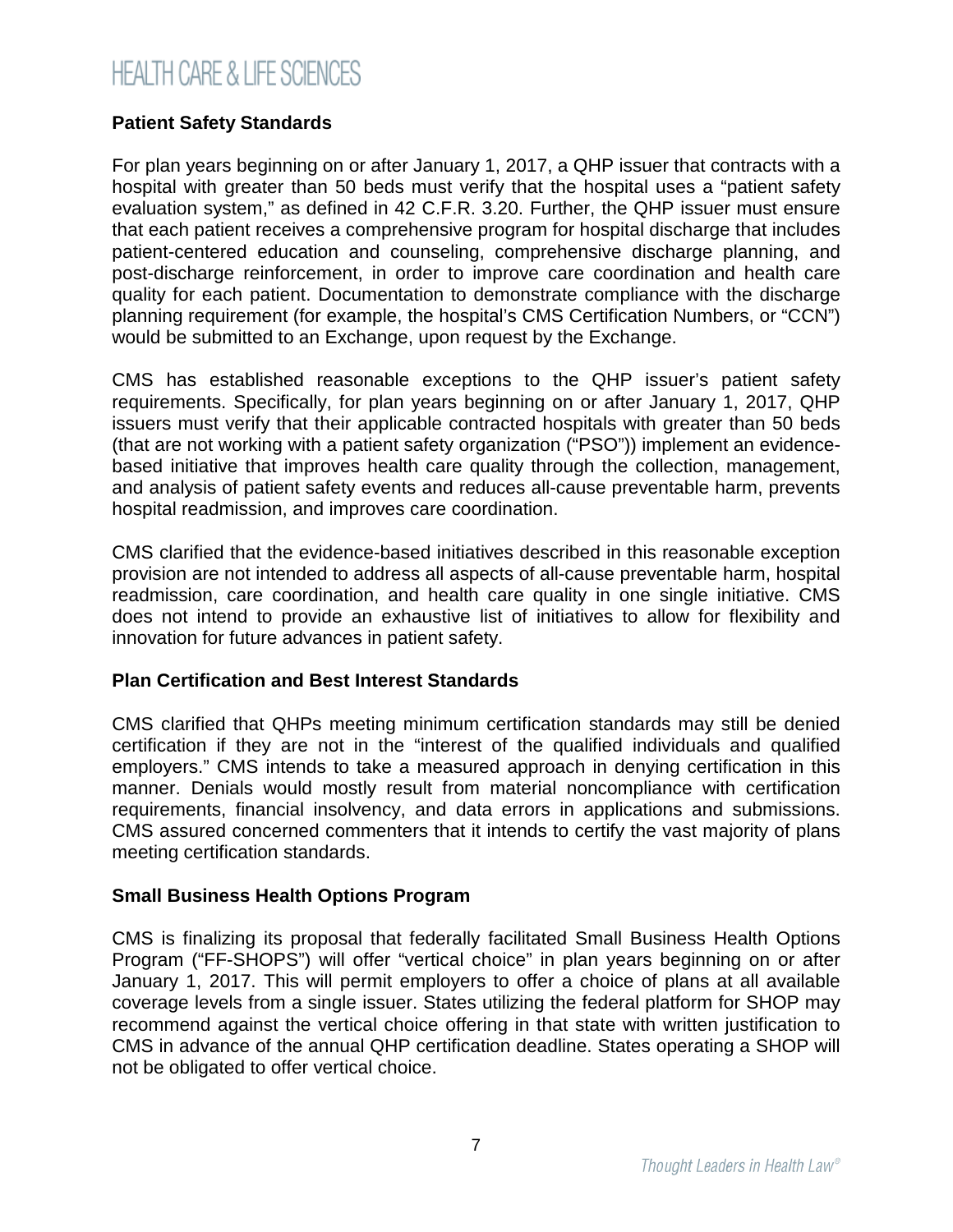CMS modified premium payment policies in the SHOP. CMS also finalized the following requirements: (i) SHOP issuers must continue group coverage outside the SHOP where an employer terminates SHOP enrollment, (ii) SHOP employers must provide employees with an open enrollment period of at least one week, and (iii) employees must receive 90 days' notice before dependents age off of plans.

#### **Premium Adjustment Percentage, Cost-Sharing Reductions**

As required under the Affordable Care Act, CMS finalized the premium adjustment percentage and cost-sharing limitations for 2017. Maximum cost-sharing amounts for 2017 will be set at \$7,150 for self-only coverage and \$14,300 for other than self-only coverage. A typical silver level self-only PPO plan would feature a \$2,175 deductible and 20 percent in-network coinsurance rate. A similar HMO plan would feature a slightly higher deductible and additional cost sharing for certain services outside the deductible and coinsurance.

### **Rate Review**

CMS is finalizing its proposal about adjustments to standards for rate increases subject to review in order to cover a rate increase for a single risk pool if the average increase for all enrollees weighted by premium volume for any plan within the product meets or exceeds the applicable rate increase threshold.

The agency was concerned that currently, an increase in the plan-adjusted index rate would not reflect changes to adjustment factors for rating areas, age, or tobacco use, leading to some members receiving a larger rate increase.

CMS is finalizing its proposal to collect and publicize a Unified Rate Review Template from all issuers offering single risk pool coverage in the individual and small-group market, regardless of whether there is a proposed rate increase, decrease, or unchanged rates, as well as rates for new plans. CMS cites authority for expanding this requirement beyond proposed premium increases to Section 1003 of the Affordable Care Act requiring the Secretary of HHS to monitor premium increases and ensure "that consumers get value for their dollars."

### **Rating Areas**

CMS declined to require more uniformity in the size of state-established rating areas or to establish a minimum size for rating areas. In the Proposed Rule, CMS had noted wide variation in the size of rating areas among the various states, a circumstance that CMS believed could lead to pockets of smaller rating areas with higher-risk groups.

### **Annual Eligibility Redetermination**

CMS previously established a renewal and reenrollment hierarchy to minimize potential enrollment disruptions. To further minimize potential disruptions of enrollee eligibility for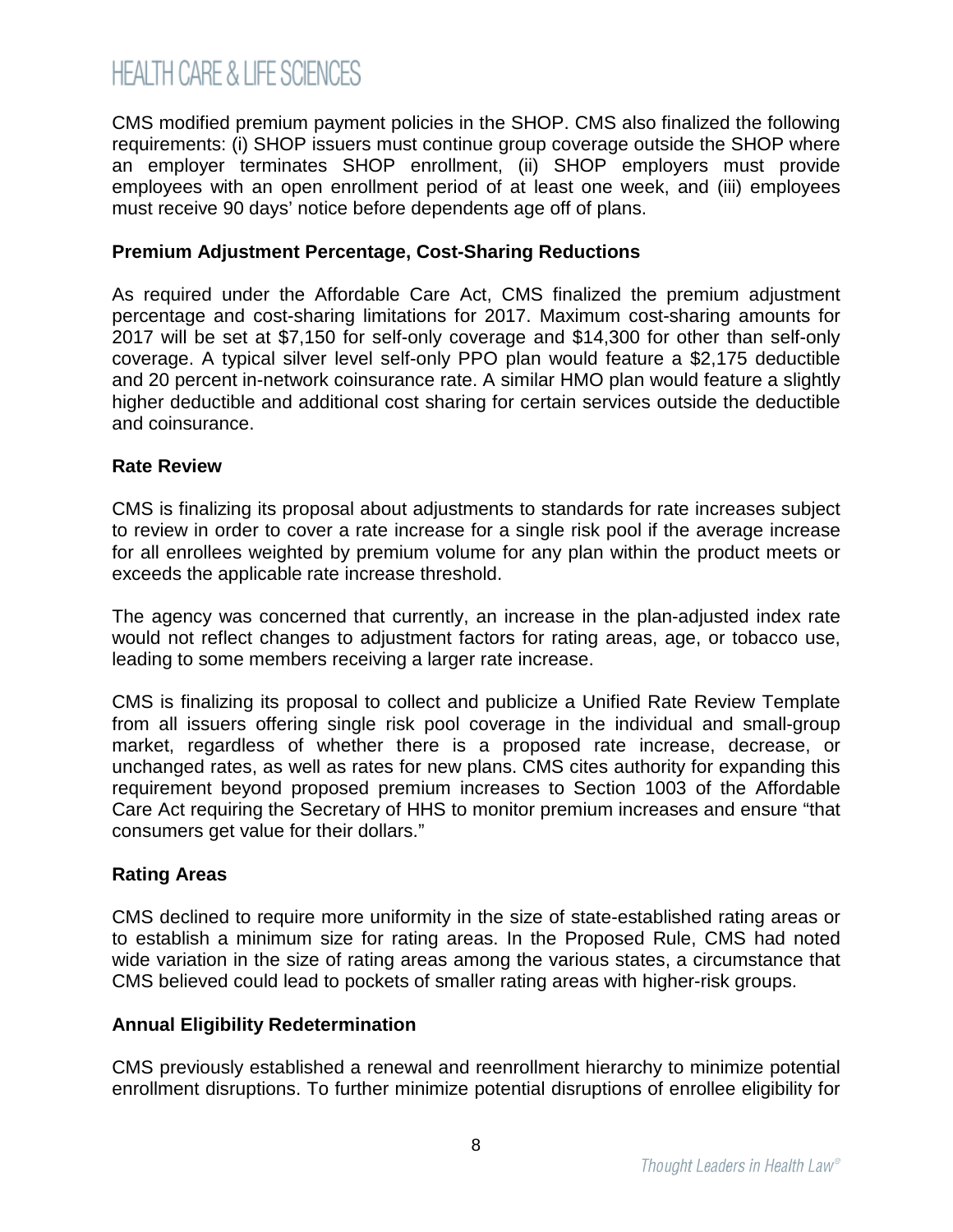cost-sharing reductions, CMS finalized the creation of a new reenrollment hierarchy for all enrollees in a silver-level QHP that is no longer available for reenrollment. Through the Proposed Rule, CMS sought comment on whether the hierarchy, together with rules related to guaranteed renewability, should permit a QHP enrollee to be automatically reenrolled into a plan not available through an Exchange, and under what circumstances such a reenrollment should occur.

CMS was sympathetic to commenters who believed that enrollees should return to the FFEs to actively reenroll in the coverage that best fits their needs. However, CMS recognized that automatic reenrollment hierarchies must exist to help those who do not take advantage of the opportunity to actively choose coverage. Therefore, while acknowledging that reenrollment between products can result in disruption to provider networks, benefits, and continuity of care, CMS believed it was important to maintain enrollees' access to cost-sharing reductions in silver plans, which might be vital to their ability to pay for coverage or care. CMS finalized this provision largely as proposed.

CMS is finalizing its proposal that would provide for auto-reenrollment through the Exchange, as opposed to permitting auto-reenrollment outside the Exchange. Whenever feasible, the Exchange will, and the FFE will attempt to, reenroll enrollees in silver metal-level QHPs no longer available through the Exchange into the silver metallevel QHP offered by another QHP through the Exchanges of the same product network type with the lowest premium. If the QHPs that have become unavailable are in metal levels other than silver, then, whenever feasible, the Exchange should, and the FFE will seek to, reenroll the affected enrollees in the QHP available on the Exchange from the same metal level of the same product network type with the lowest premium.

#### **Nonpayment of Premiums**

CMS identified the need for additional flexibility for issuers to establish reasonable policies regarding premium collection that would permit issuers to collect a minimal amount of premium less than that which is owed without necessarily triggering the consequences for nonpayment of premiums. CMS proposed to provide flexibility to allow issuers the option to adopt a premium payment threshold policy to avoid situations in which an enrollee who owes only a de minimis amount of premium has his or her enrollment terminated for nonpayment of premiums.

Accordingly, CMS is finalizing these policies to give additional issuer flexibility to determine when amounts collected would be considered to satisfy the obligation to pay amounts due, so long as issuers implement such a policy uniformly and without regard to health status, and the premium payment threshold adopted is reasonable. This change will allow issuers flexibility to (i) effectuate an enrollment, (ii) not place an enrollee in a grace period for failure to pay 100 percent of the amount due, and (iii) not terminate enrollments after exhaustion of the applicable grace period for enrollees.

The Final Rule also gives issuers flexibility to set binder payment deadlines within a set of parameters that CMS believes balances concerns about consumer protection and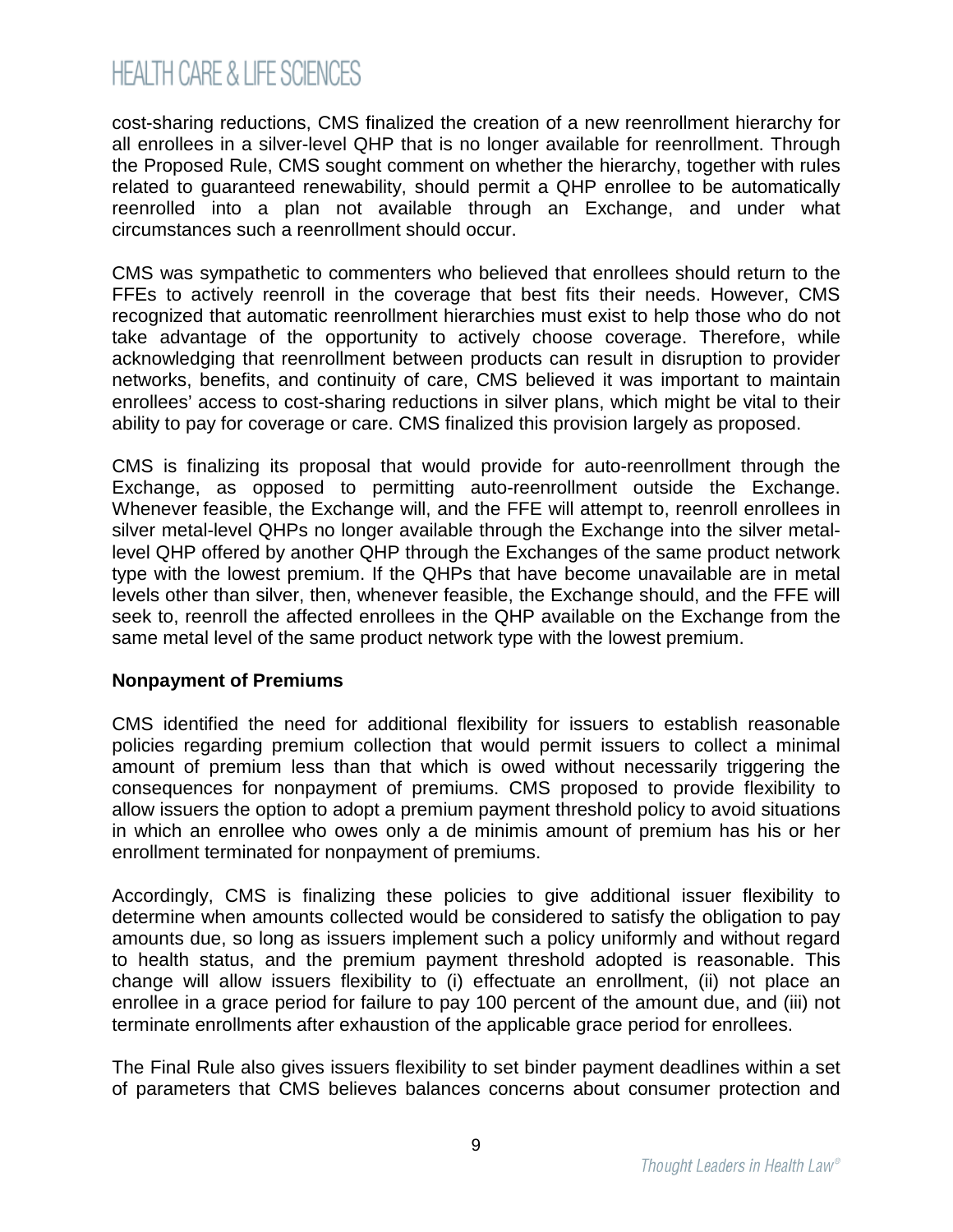issuers' desire to have flexibility regarding business decisions. CMS also notes that the Final Rule allows issuers to set the binder payment deadline on the coverage effective date but not on a date earlier than the coverage effective date.

Any amount that is unpaid but within the tolerance of a reasonable premium payment threshold established by an issuer remains an amount owed by the enrollee and cannot be forgiven by the issuer. This remains true whether the premium payment threshold is utilized for any of the following payments: binder payments, regularly billed payments, or amounts owed by an enrollee while in a grace period.

Also, CMS does not wish to make the premium payment threshold a mandatory policy or to set a mandatory threshold at a fixed percentage, as specific facts may justify a higher or lower one. As the premium payment threshold policy is implemented at the option of each issuer, CMS does not believe there is a reason to delay implementation of this section of the Final Rule due to operational complexity.

### **Annual Open Enrollment Period**

CMS finalized the dates for the open enrollment period for coverage year 2017 as November 1, 2016, through January 31, 2017, as well as the coverage effective dates for the benefit year beginning January 1, 2017. The agency proposed this time period and these coverage effective dates to remain consistent with the 2016 open enrollment period. This timeframe will continue to partially overlap with the annual open enrollment period for Medicare and most employer offerings, which will benefit consumers by facilitating smooth transitions between coverage and creating process efficiencies for issuers handling enrollments and reenrollments during the same period.

CMS is similarly defining the open enrollment period for coverage year 2018 to be November 1, 2017, through January 31, 2018. However, CMS plans to shift to an earlier open enrollment end date for the 2019 open enrollment period and all future open enrollment periods. Starting with the 2019 coverage year and beyond, CMS is setting an open enrollment period that runs through December 15. This change achieves CMS's goals of shifting to an earlier open enrollment so that all consumers who enroll during this time will receive a full year of coverage and reducing selection risk for issuers. CMS believes that shifting the open enrollment period end date to December 15 for the 2019 coverage year provides sufficient time for all entities involved in the annual open enrollment period process to make the necessary adjustments to meet this earlier deadline. CMS also believes that, as the Exchanges grow and mature, a month-and-ahalf open enrollment period provides sufficient time for consumers to enroll in or change QHPs for the upcoming coverage year.

#### **Special Enrollment Periods**

CMS is not finalizing new qualifying events, eliminating current qualifying events, or changing the scope of current qualifying events for special enrollment periods at this time, but it is continuing to study these issues. CMS intends to conduct an assessment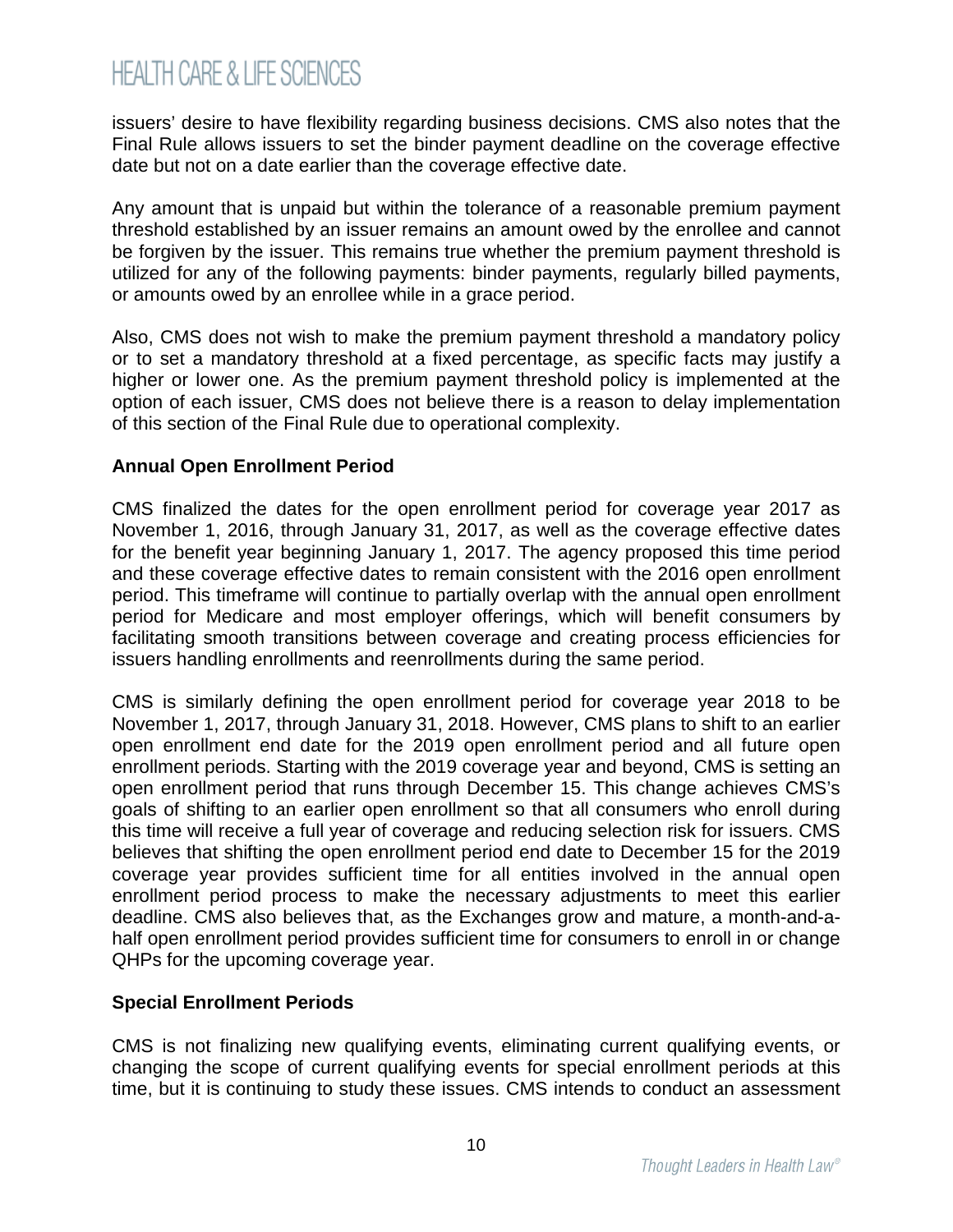of QHP enrollments that have been made through special enrollment periods in the FFE to ensure that consumers properly accessed coverage. The agency will require documentation for select special enrollment periods going forward.

#### **Three-Month Grace Period**

CMS is finalizing its amendment to regulations about termination of coverage or enrollment for enrollees who receive advance payments of the premium tax credit ("APTC") but fail to timely pay premiums. The amendment eliminates language limiting the three-month grace period for enrollees who are receiving APTC to only those enrollees who made a payment during the benefit year. Finally, CMS is finalizing that a QHP issuer may not terminate enrollment for nonpayment of premium of an enrollee receiving APTC if the enrollee satisfies the requirement to pay all outstanding premiums or, if applicable, an issuer's premium payment threshold.

#### **Surprise Bills**

Many commenters supported CMS's proposal to address surprise out-of-pocket costs for consumers. However, several commenters asked that states be given the time and discretion to implement network adequacy standards. Others requested that CMS adopt NAIC Network Adequacy Model Act provisions. Concerns were raised that the proposal could have unintended consequences, such as disincentivizing providers from contracting with issuers in order to be able to balance billing charges, or incentivizing consumers and out-of-network providers to elect to perform procedures at an in-network facility.

CMS is finalizing, for 2018 and later benefit years, an amendment to its regulations to count services provided by out-of-network ancillary providers at in-network facilities towards the annual limitation on cost sharing if the issuer does not provide timely written notice to its enrollee. CMS's intent in delaying the effective date of this policy until the 2018 benefit year is to permit the agency to monitor ongoing efforts by issuers and providers to address the issue of surprise out-of-network cost sharing at in-network facilities across all CMS programs in a holistic manner. Also, CMS will amend its policy in the future to accommodate progress on this issue, if warranted. CMS's proposal is not intended to, and does not, preempt any state laws on this topic.

CMS stated that notice would be considered timely if provided by the longer of the issuer's prior authorization timeline (that is, when the issuer would typically respond to an enrollee's prior authorization request) or 48 hours. A form notice may be used and must inform the enrollee, in relevant circumstances, that additional costs may be incurred for an EHB provided by an out-of-network ancillary provider who is working in an in-network setting, including balance billing charges, unless such costs are prohibited under state law, and that any additional charges may not count toward the innetwork annual limitation on patient cost sharing.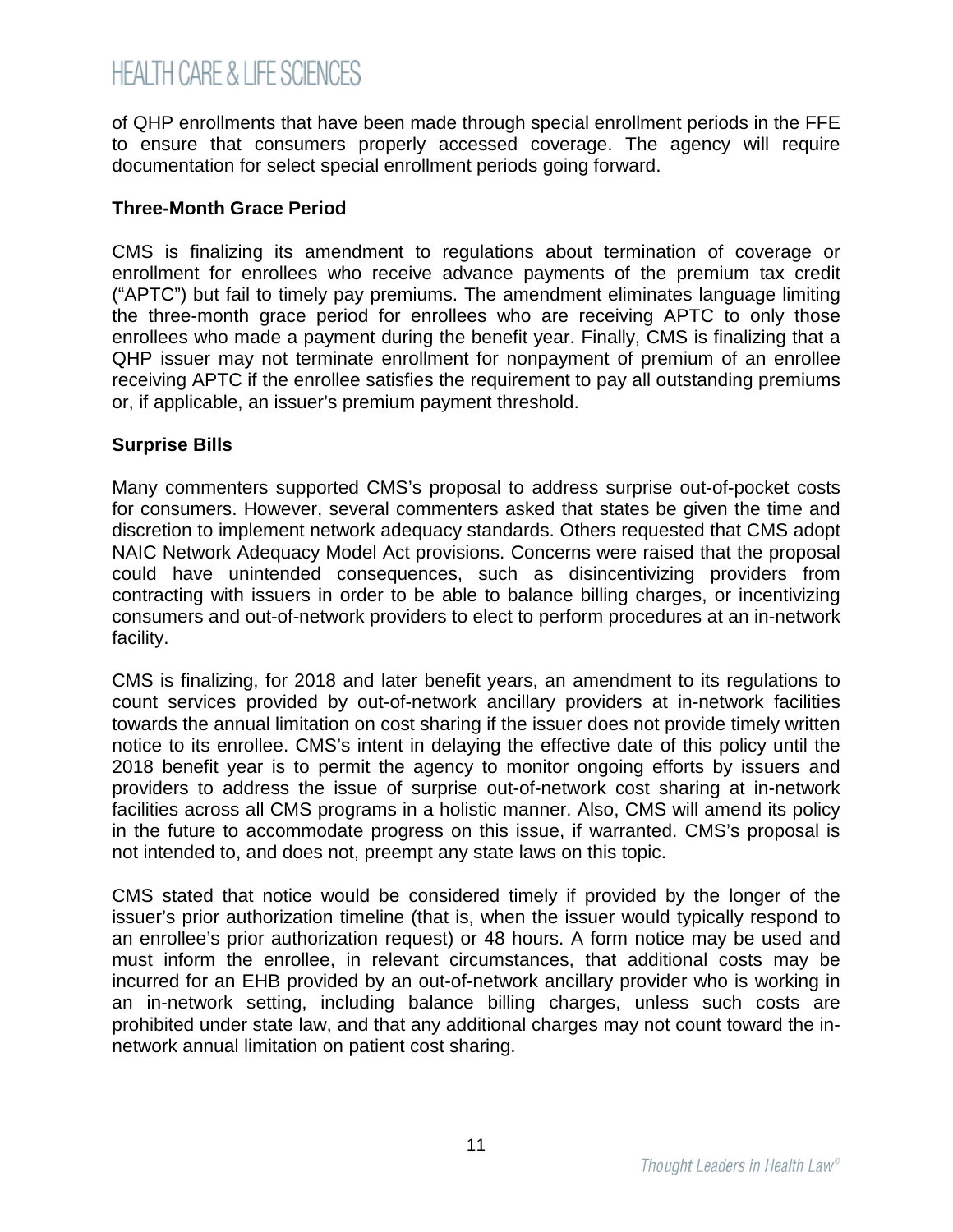While CMS is not requiring that customized information be provided to the enrollee in such circumstances, including information on available network providers, costs, and how a consumer could appeal a determination, the agency strongly encourages QHP issuers to provide that type of information.

CMS clarified that the surprise bill protections apply to QHPs both on and off Exchanges, including those QHPs with tiered networks, but they do not apply to QHPs that do not cover out-of-network services. Such protections also do not apply to emergency services, which are governed by other federal regulations. It is worth noting, however, that SADPs must comply with these requirements, as they are required to meet all QHP certification standards, although CMS stated that instances in which surprise bill protections would apply for these types of plans would be rare.

#### **Impact of Sequestration**

Both the transitional reinsurance program and the permanent risk adjustment program are subject to the fiscal year ("FY") 2016 sequestration (beginning on October 1, 2015). The reinsurance program will be sequestered at a rate of 6.8 percent for payments made from FY 2016 resources (i.e., funds collected during FY 2016). CMS will sequester risk adjustment payments made using FY 2016 resources in all states in which CMS operates risk adjustment at a rate of 7.0 percent. If Congress does not enact deficit-reduction provisions that replace sequestration, these programs will be sequestered in future FYs, and any sequestered funding will become available in the FY following that in which it was sequestered (e.g., funds that are sequestered in FY 2016 from the reinsurance and risk adjustment programs will become available for payment to issuers in FY 2017 without further Congressional action).

#### **The Three Rs: Risk Adjustment, Reinsurance, and Risk Corridors**

*Risk Adjustment.* The CMS risk adjustment models predict annualized plan liability expenditures using age and sex categories and hierarchical condition categories ("HCCs"). For the 2017 benefit year, CMS is updating the risk factors in the risk adjustment model using the Truven Health Analytics 2012, 2013, and 2014 MarketScan® Commercial Claims and Encounters database. CMS also is finalizing more accurate model coefficients for the risk adjustment methodology, including:

- the incorporation of preventive services into the simulation of plan liability in the recalibration of the risk adjustment models for 2017, using procedure and diagnosis codes, prescription drug therapeutic classes, and enrollee age and sex; and
- the incorporation of more granular trend rates into the risk adjustment methodology for (i) medical and surgical expenditures, (ii) traditional prescription drug expenditures, and (iii) specialty prescription drug expenditures.

If a state is not approved to operate, or chooses to forgo operating, its own risk adjustment program, CMS will operate the risk adjustment program on the state's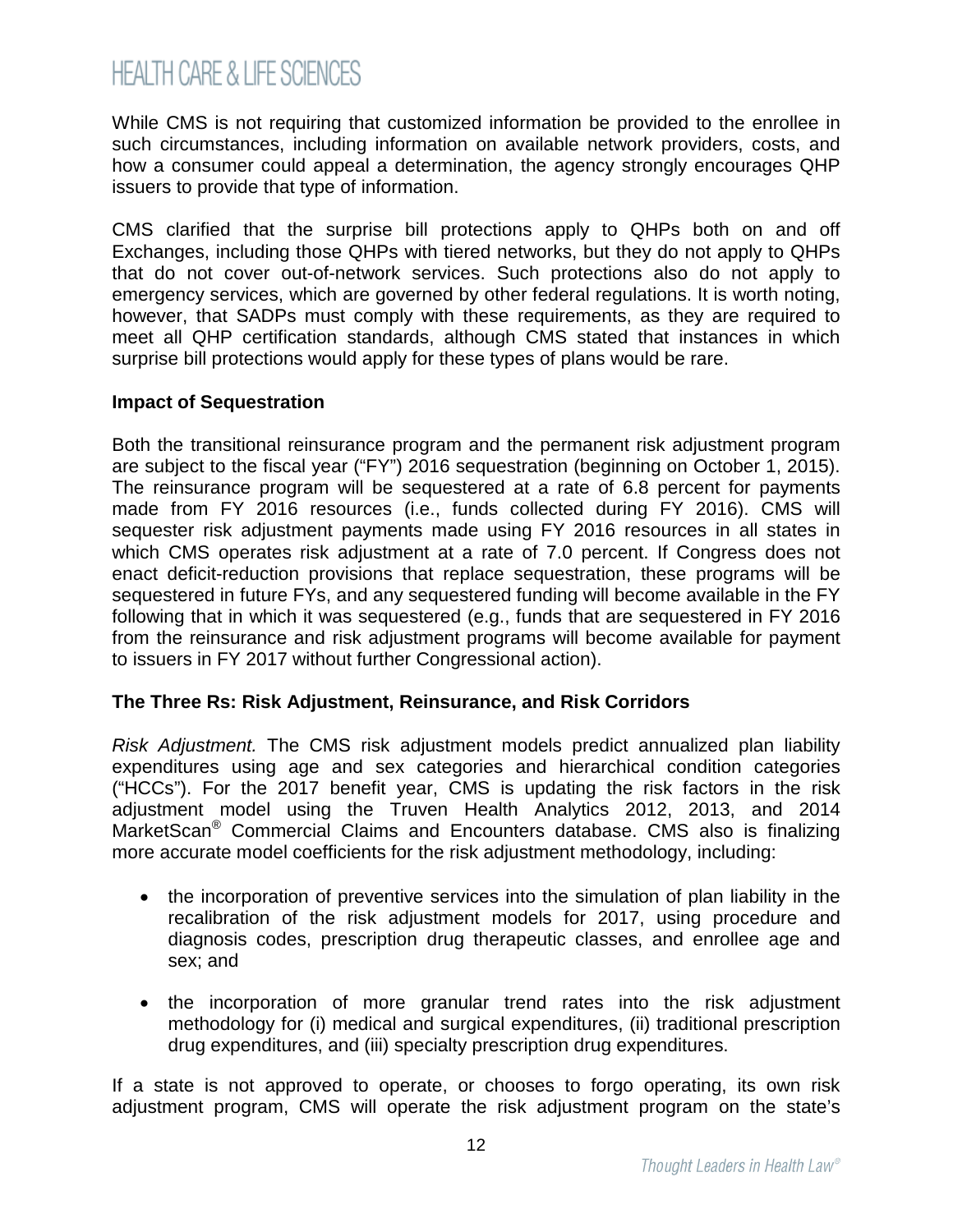behalf. CMS's operation of the risk adjustment program on behalf of states is funded through a risk adjustment user fee. For 2017, CMS has calculated the risk adjustment user fee to be \$1.56 per enrollee per year (down from \$1.75 in 2016), or \$0.13 per member per month. CMS had originally estimated a higher risk adjustment user fee for 2017 but reduced the user fee to reflect lower contract costs and more accurate enrollment projections for the 2017 benefit year.

CMS has announced that it will hold a public conference to discuss potential improvements to the risk adjustment methodology for the 2018 benefit year and beyond. The conference will take place on March 31, 2016, at CMS headquarters in Baltimore, Maryland. The conference will focus on what CMS has learned from the 2014 benefit year about the risk adjustment program and specific areas of potential refinements to the risk adjustment methodology, including prescription drug model exploration, accounting for partial year enrollment, future recalibrations using risk adjustment data, and a discussion of the risk adjustment transfer formula. Prior to the conference, CMS intends to issue a white paper that will be open for public comment. Additional information and registration is available at <https://www.regtap.info/>.

CMS has identified a number of topic areas that will be discussed in more detail in the white paper and at the upcoming public conference, including:

- potential future improvements to the risk adjustment methodology to ensure fair rating practices across risk pools (i.e., to account for the experiences of new, small, and fast-growing plans);
- better methods of accurately compensating for new treatments for high-cost conditions and modeling the severity of these conditions for high-cost enrollees, including ways to incorporate enrollee-level data for future recalibrations;
- effective methods for incorporating prescription drug data in future recalibrations of the federally certified risk adjustment methodology (i.e., to supplement diagnostic data by using the prescription drug data as a severity indicator, or as a proxy for diagnoses in cases where diagnostic data are likely to be incomplete, without creating incentives to modify discretionary prescribing to artificially increase the severity of diagnoses); and
- ways to make the risk adjustment methodology more predictive for partial-year enrollees, in a manner that accounts for higher-than-expected claims costs for partial-year enrollees, concerns that the methodology does not capture enrollees with chronic conditions who may not have accumulated diagnoses in their partial year enrollment, and the fact that partial-year enrollees are less likely to have spending that exceeds the deductible or annual limitation on cost sharing as compared to full-year enrollees of the same relative risk.

Other areas noted for future consideration included whether use of the geographic cost factor ("GCF") in the payment transfer formula reflects prevailing utilization and expenditure patterns in the geographic location of the plan's enrollees, and whether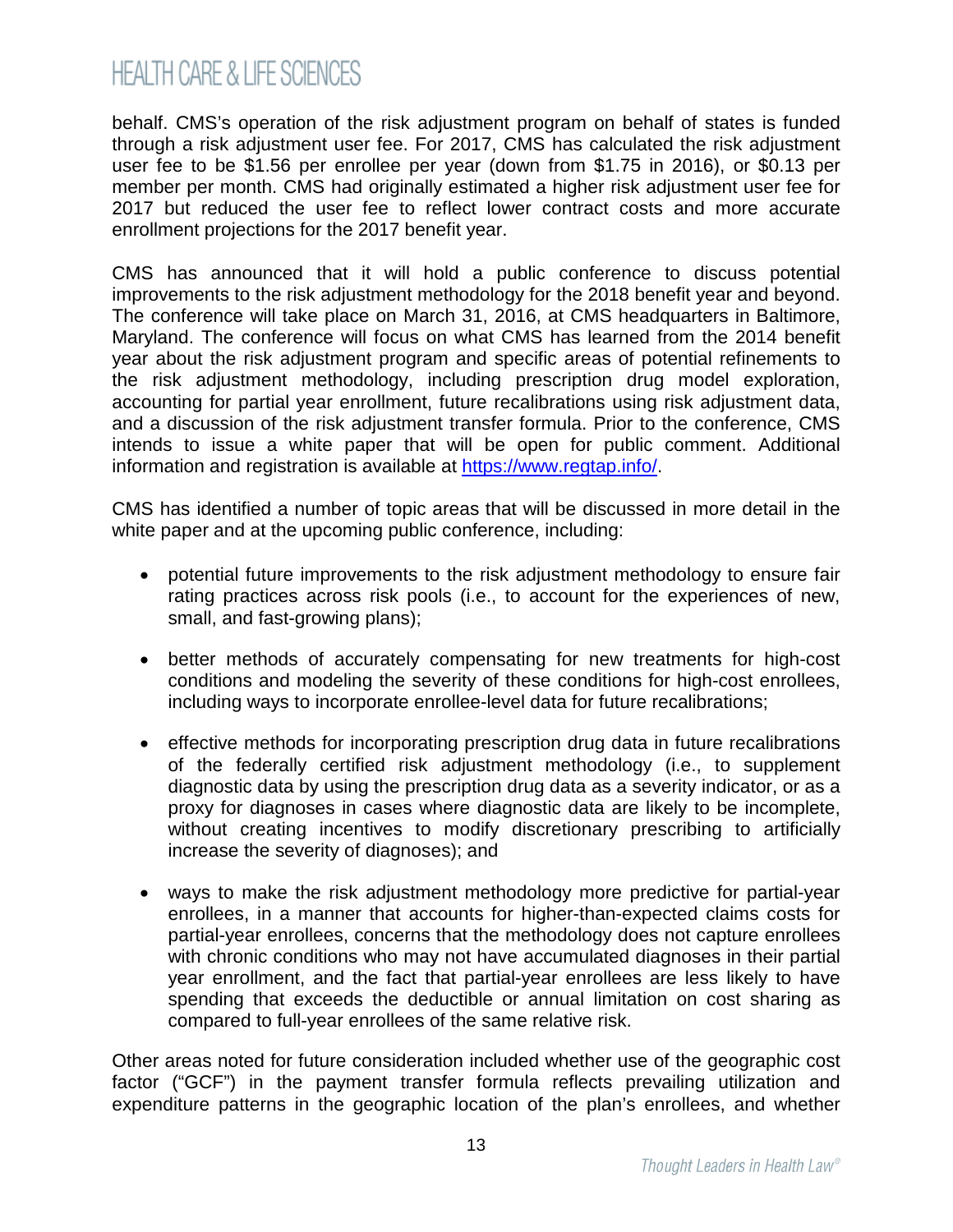accounting for socioeconomic status is feasible in the risk adjustment model in the future. CMS also stated that it will consider ways to enhance the risk adjustment data validation ("RADV") audits in operationally feasible ways without infringing on states' primary regulatory and oversight authority over health insurance issuers.

*Reinsurance.* Reinsurance payments are made to issuers of reinsurance-eligible plans for a portion of an enrollee's claims costs paid by the issuer (the coinsurance rate) that exceeds an attachment point (when reinsurance would begin), subject to a reinsurance cap (when the reinsurance program stops paying claims for a high-cost individual). The coinsurance rate, attachment point, and reinsurance cap together constitute the uniform reinsurance payment parameters.

CMS is finalizing its proposal that, if any reinsurance contribution amounts remain after calculating reinsurance payments for the 2016 benefit year (including after CMS increases the coinsurance rate from 50 to 100 percent for the 2016 benefit year), then CMS would lower the 2016 attachment point of \$90,000 to pay out any remaining contribution amounts for the 2016 benefit year in an equitable manner. The final attachment point and coinsurance rate for the 2016 benefit year will be calculated based on total available reinsurance collections and accepted reinsurance payment requests.

Further, CMS has the authority to audit a contributing entity to assess compliance with the reinsurance program requirements. CMS is finalizing a requirement that a contributing entity that chooses to use a third party to assist with its obligations under the reinsurance program must ensure that such third party cooperates with any audits of the contributing entity's compliance under the reinsurance program. CMS also had proposed to extend the audit authority to such third parties directly but did not finalize that requirement.

*Risk Corridors.* CMS is finalizing the requirement that, for 2015 risk corridors and MLR reporting, if an issuer reported a certified estimate of 2014 cost-sharing reductions on its 2014 MLR and Risk Corridors Annual Reporting Form that is lower than the actual costsharing reductions provided for the 2014 benefit year, then CMS will make an adjustment to the issuer's 2015 risk corridors payment or charge amount in order to address the impact of the inaccurate reporting on the risk corridors and MLR calculations for the 2014 benefit year. CMS is also requiring the issuer to adjust the cost-sharing reduction amounts that it reports for the 2015 MLR and risk corridors reporting cycle by any difference between 2014 reported and actual cost-sharing reduction amounts.

For 2015 and later benefit years, CMS is finalizing the requirement that the issuer must true up claims liabilities and reserves used to determine the allowable costs reported for the risk corridors program for the preceding benefit year to reflect the actual claims payments made through June 30 of the year following the benefit year. CMS sought comments on the most appropriate way to true up estimates of unpaid claims for 2016 (e.g., by providing for a 2017 payment or charge calculated with the 2018 MLR, providing for a simplified true-up process, requiring that the 2016 estimate be based on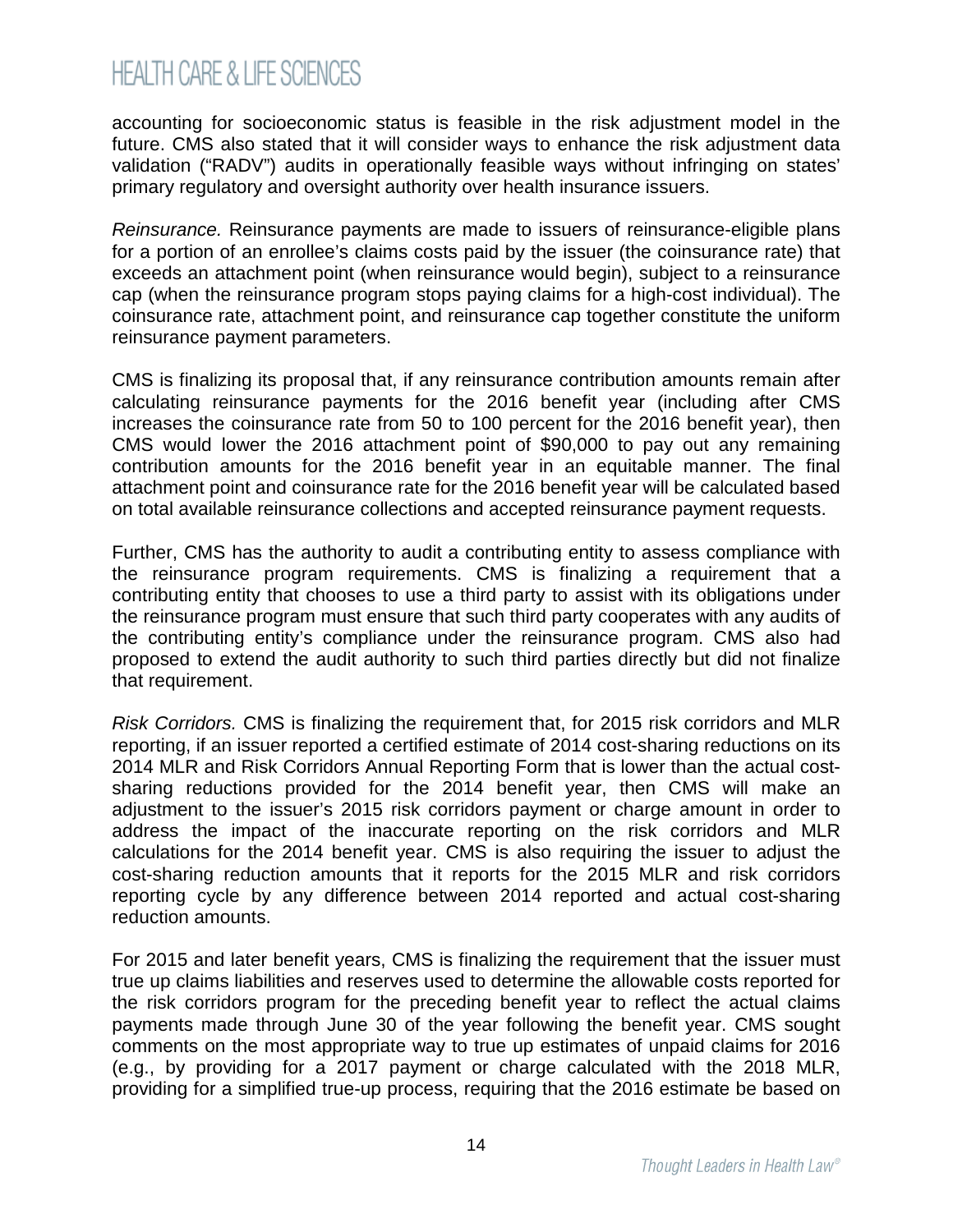actual 2014 and 2015 amounts, or providing for no true-up at all in the final year); however, CMS did not address the true-up of 2016 experience in the Final Rule.

#### **Good Faith Safe Harbor**

CMS is permitted to impose civil money penalties ("CMPs") upon issuers of risk adjustment-covered plans and reinsurance-eligible plans for failure to adhere to certain standards relating to their dedicated distributed data environments. CMS previously applied a "good faith" test to an issuer's efforts to comply with these standards when determining whether to impose CMPs for noncompliance in 2014 and 2015. Starting in 2016 and beyond, CMPs may be imposed if an issuer of a risk adjustment-covered plan or reinsurance-eligible plan fails to (i) establish a dedicated distributed data environment in a timeframe and manner specified by CMS; (ii) provide CMS with access to the required data in such environment; (iii) adhere to the reinsurance data submission requirements; or (iv) adhere to the risk adjustment data submission and data storage requirements, even if the issuer has made good faith efforts to comply with these requirements.

The agency is not extending the "good faith" safe harbor to cover conduct throughout 2016 or in later years (including with respect to activities that occur in 2016 or later relating to data from earlier benefit years), but the agency did clarify that CMPs will not be imposed in 2016 or later based on activities that occurred in 2014 or 2015 if the issuer acted in good faith at that time.

#### **Administrative Appeals and Enforcement Remedies**

CMS has established an administrative appeals process for issuers, including a request for reconsideration, a request for an informal hearing before a CMS hearing officer, and a request for review by the Administrator of CMS. The administrative appeals process may be used to address issues related to the risk adjustment, reinsurance, and risk corridors programs, as well as issues related to the premium tax credit and cost-sharing reduction portions of the advance payments, or FFE user fee charges. CMS has determined that the administrative appeals process also will apply to user fee payments that CMS collects from SBE-FP QHP issuers that offer plans on an SBE-FP.

An issuer may file a request for reconsideration related to risk adjustment or reinsurance based only on the following: a processing error by CMS, CMS's incorrect application of the relevant methodology, or CMS's mathematical error. An issuer may not file a request for reconsideration related to errors made by the issuer (e.g., issues arising from the issuer's failure to load complete and accurate data to its dedicated distributed data environment within the data submission window).

A request for reconsideration must be filed in accordance with the following timeframes:

• for the premium tax credit and cost-sharing reduction portions of the advance payments, or FFE user fee charges, within 60 calendar days after the date of the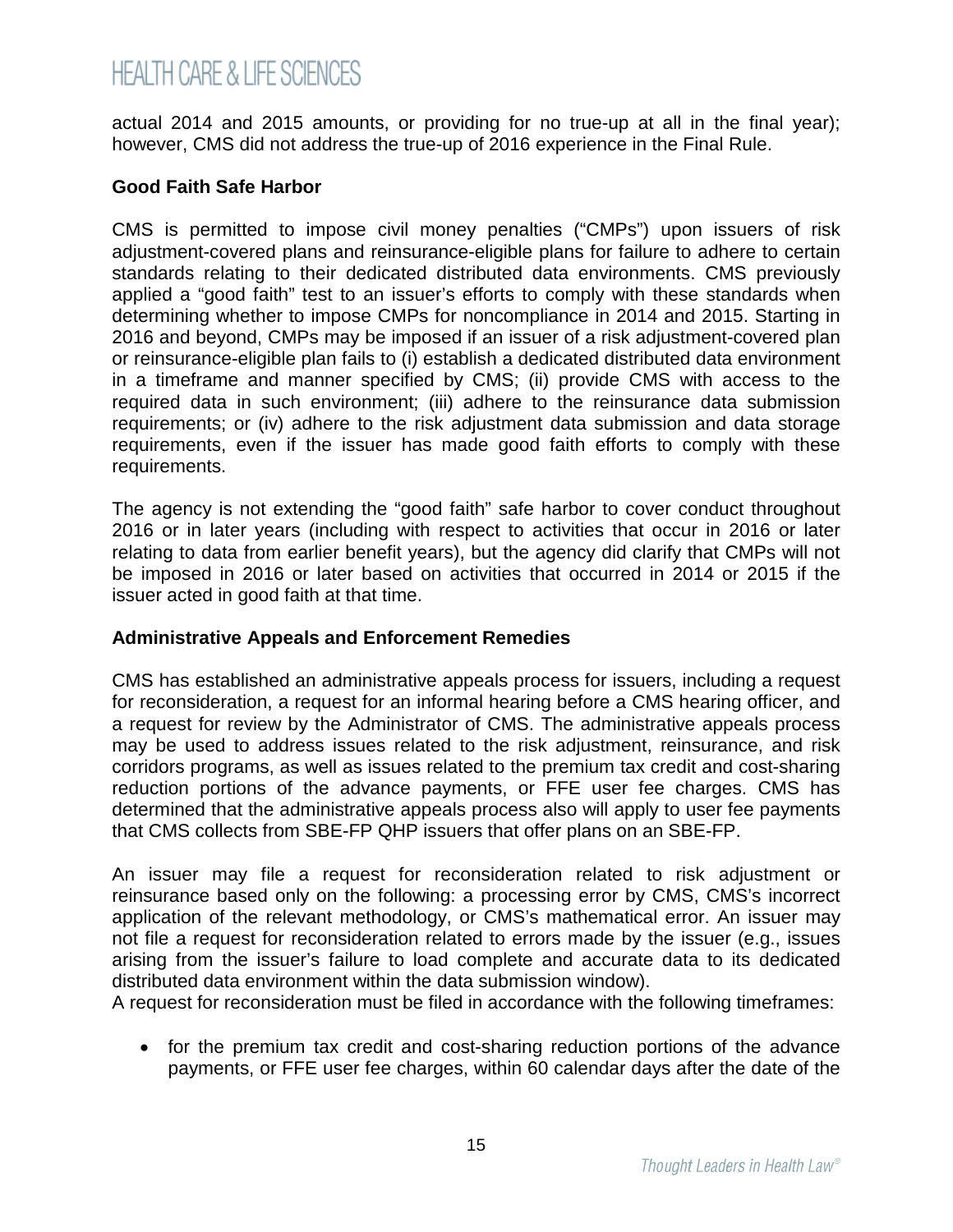final reconsideration notification specifying the aggregate amount of such advance payments or user fees for the applicable benefit year;

- for a risk adjustment payment or charge, including an assessment of risk adjustment user fees, within 30 calendar days of the date of the notification;
- for a reinsurance payment, within 30 calendar days of the date of the notification;
- for a default risk adjustment charge, within 30 calendar days of the date of the notification of such charge;
- for reconciliation of the cost-sharing reduction portion of the advance payments, within 60 calendar days of the date of the notification of such payment or charge; and
- for a risk corridors payment or charge, within 30 calendar days of the date of the notification of such payment or charge.

Additionally, an issuer must pay the full amount owed to CMS as set forth in the applicable notification, even if the issuer files a request for reconsideration. Failure to pay an amount owed will result in interest accruing after the applicable payment deadline.

CMS also finalized proposed changes to FFE enforcement rules. Plan appeals of CMPs will now automatically suspend the assessment of CMPs until a final administrative decision is made. CMS clarified the effect of appeals on effective dates of a plan's decertification, and it will exempt plans from sanctions if they have made good faith effort to comply with requirements in 2014 and 2015. However, CMS declined commenter requests to continue the good faith compliance policy into 2016 and stated its intent to use a "progressive compliance model" going forward. Finally, CMS added new bases for decertification, including impeding displaying plans properly to consumers and a pending state enforcement action.

### **Medical Loss Ratio**

CMS did not finalize its proposal to amend the reporting requirements for incurred claims for the MLR calculation. Currently, insurers must meet specified targets for the amount of premiums spent on medical claims and activities related to quality of care relative to administrative expenses. Part of the medical claims calculation includes the amount of estimated unpaid claim reserves. CMS had proposed to amend the definition of "medical loss ratio" to provide that unpaid claim reserves be reported at a six-month (as opposed to the current three-month) run-out period. CMS agreed with public comments suggesting that it may be more beneficial for all stakeholders if the agency does not modify the run-out period at this time but rather explores ways to restore the earlier MLR deadlines after two of the three premium stabilization programs expire.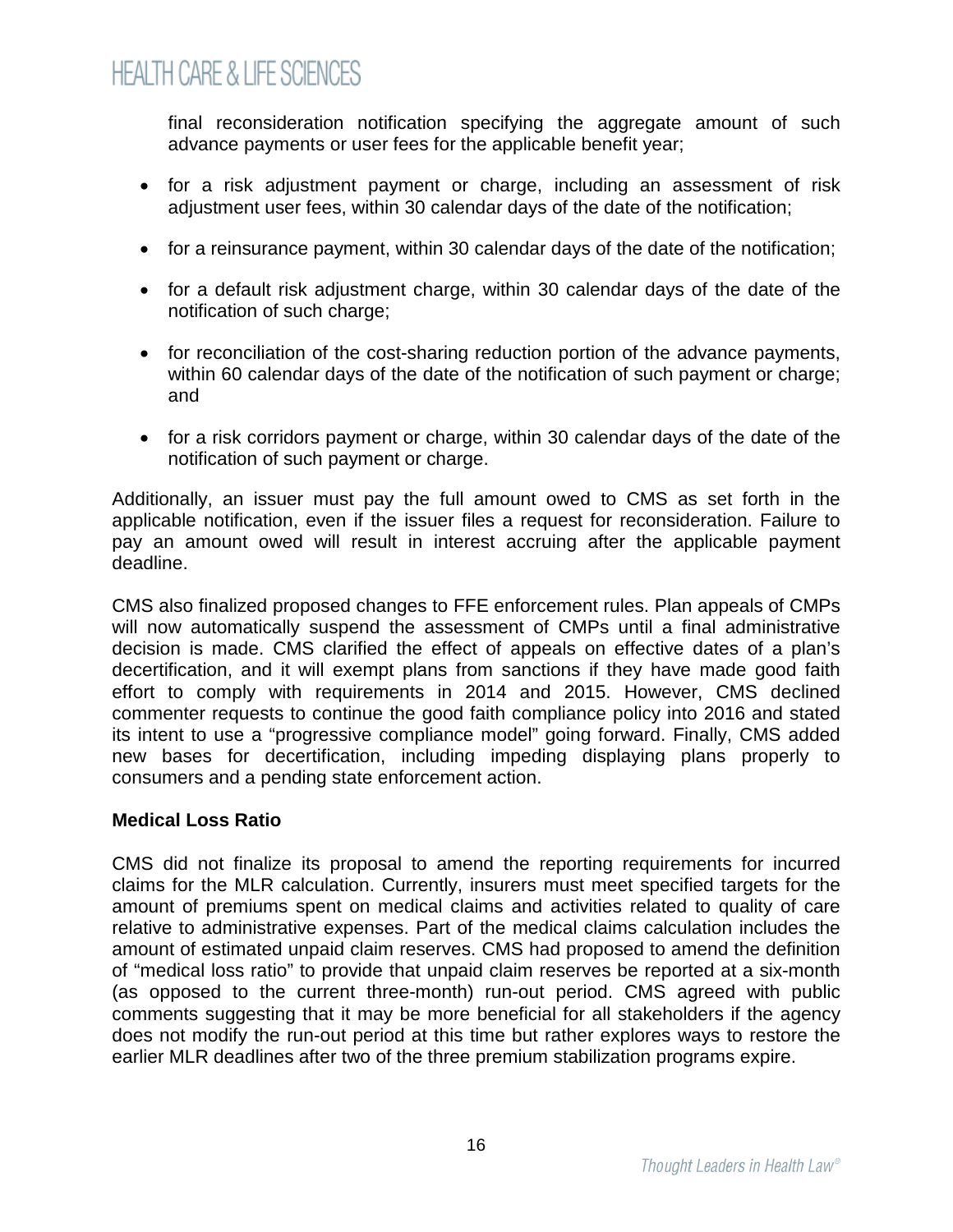The agency also sought comments on whether to modify the treatment of an insurer's investments in fraud prevention activities for purposes of MLR calculations. CMS decided not to adopt any changes to the treatment of fraud prevention activities for MLR purposes, based on consideration of the public comments suggesting that fraud prevention is principally a cost-containment activity (which generally is not permitted in the MLR calculation), that the NAIC has not changed its views regarding inclusion of fraud prevention as an adjustment to incurred claims, and that the treatment of fraud prevention may be addressed during the NAIC's review of quality improvement activities that is currently under way.

\* \* \* \*

*This Client Alert was authored by* **[Helaine I. Fingold,](http://www.ebglaw.com/helaine-i-fingold/) [Lesley R. Yeung,](http://www.ebglaw.com/lesley-r-yeung/) [Jackie Selby,](http://www.ebglaw.com/jackie-selby/) [Basil H. Kim](http://www.ebglaw.com/basil-h-kim/), [Philo D. Hall](http://www.ebglaw.com/philo-d-hall/),** *and* **[Richard H. Hughes IV.](http://www.ebglaw.com/richard-h-hughes-iv/)** *For additional information about the issues discussed in this Client Alert, please contact one of the authors or the Epstein Becker Green attorney who regularly handles your legal matters.*

*This document has been provided for informational purposes only and is not intended and should not be construed to constitute legal advice. Please consult your attorneys in connection with any fact-specific situation under federal law and the applicable state or local laws that may impose additional obligations on you and your company.*

#### **About Epstein Becker Green**

Epstein Becker & Green, P.C., is a national law firm with a primary focus on health care and life sciences; employment, labor, and workforce management; and litigation and business disputes. Founded in 1973 as an industry-focused firm, Epstein Becker Green has decades of experience serving clients in health care, financial services, retail, hospitality, and technology, among other industries, representing entities from startups to Fortune 100 companies. Operating in offices throughout the U.S. and supporting clients in the U.S. and abroad, the firm's attorneys are committed to uncompromising client service and legal excellence. For more information, visit [www.ebglaw.com](http://www.ebglaw.com/).

#### **IRS Circular 230 Disclosure**

To ensure compliance with requirements imposed by the IRS, we inform you that any tax advice contained in this communication (including any attachments) is not intended or written to be used, and cannot be used, for the purpose of: (i) avoiding any tax penalty, or (ii) promoting, marketing or recommending to another party any transaction or matter addressed herein.

If you would like to be added to our mailing list or need to update your contact information, please contact Lisa C. Blackburn at lblackburn@ebglaw.com or 202-861-1887.